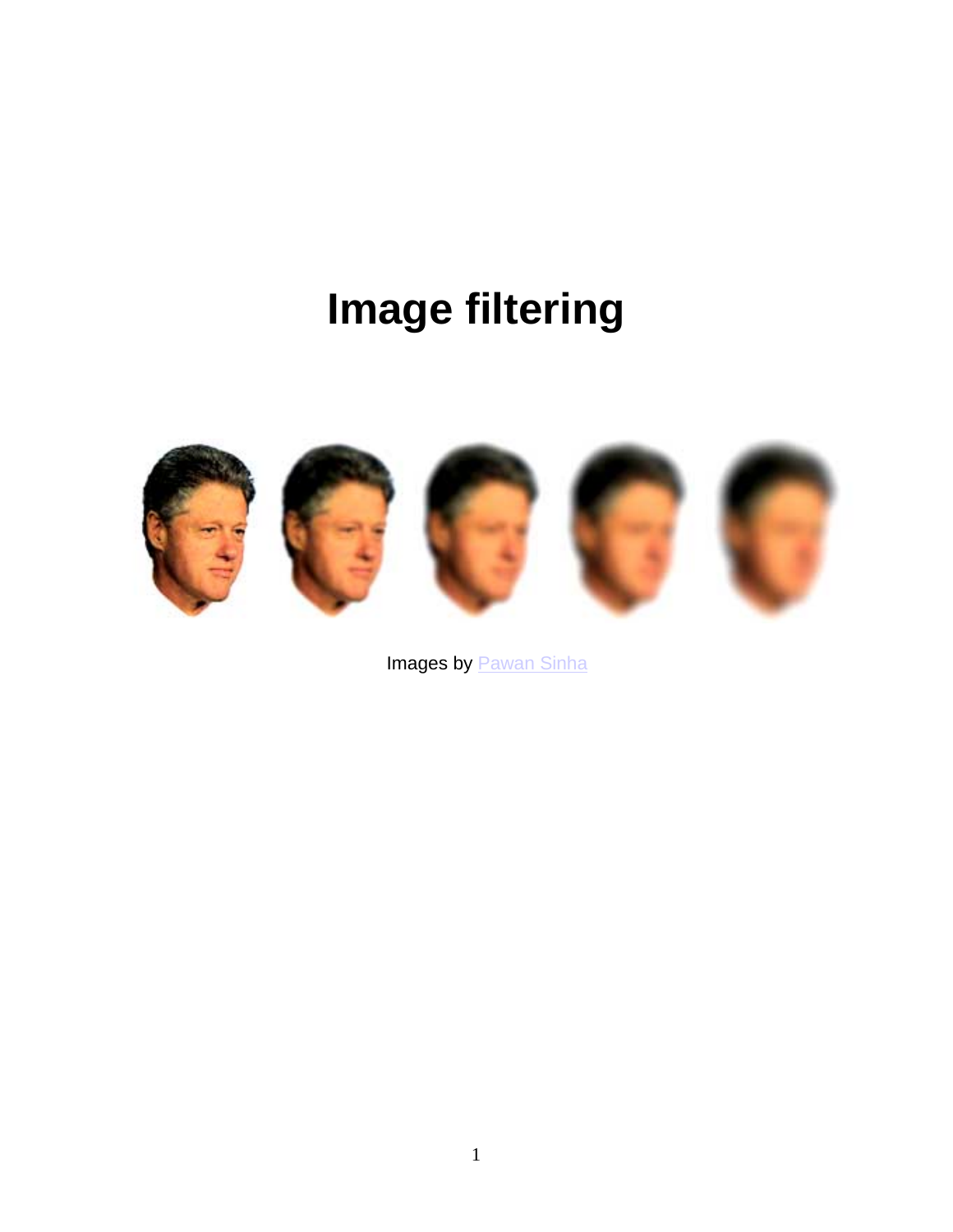# **What is an image?**

We can think of an **image** as a function,  $f$ , from  $R^2$  to R:

- $\bullet$   $f(x, y)$  gives the **intensity** at position  $(x, y)$
- Realistically, we expect the image only to be defined over a rectangle, with a finite range:
	- $f: [a,b] \times [c,d] \rightarrow [0,1]$

A color image is just three functions pasted together. We can write this as a "vector-valued" function:

$$
f(x, y) = \begin{bmatrix} r(x, y) \\ g(x, y) \\ b(x, y) \end{bmatrix}
$$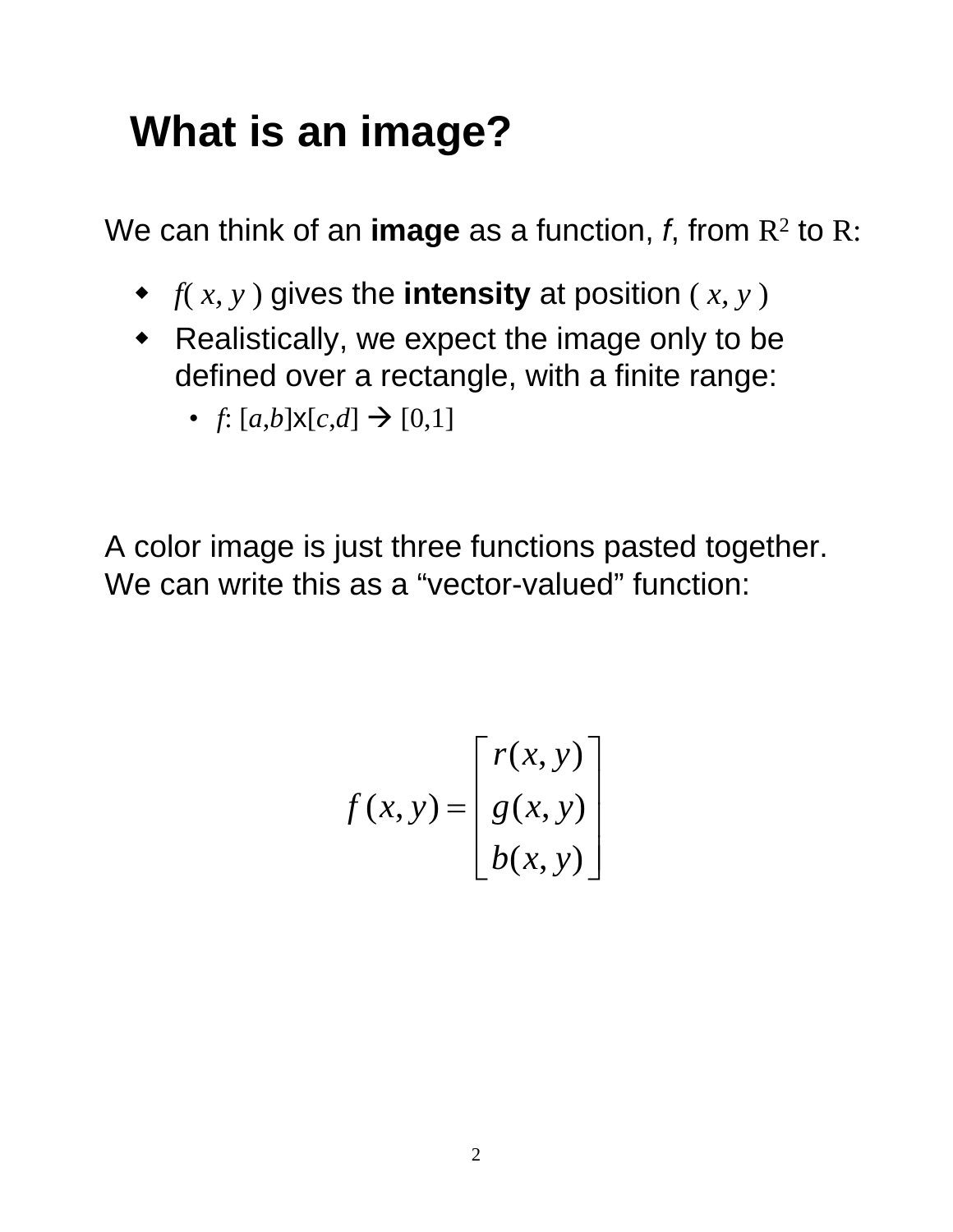#### **Images as functions**







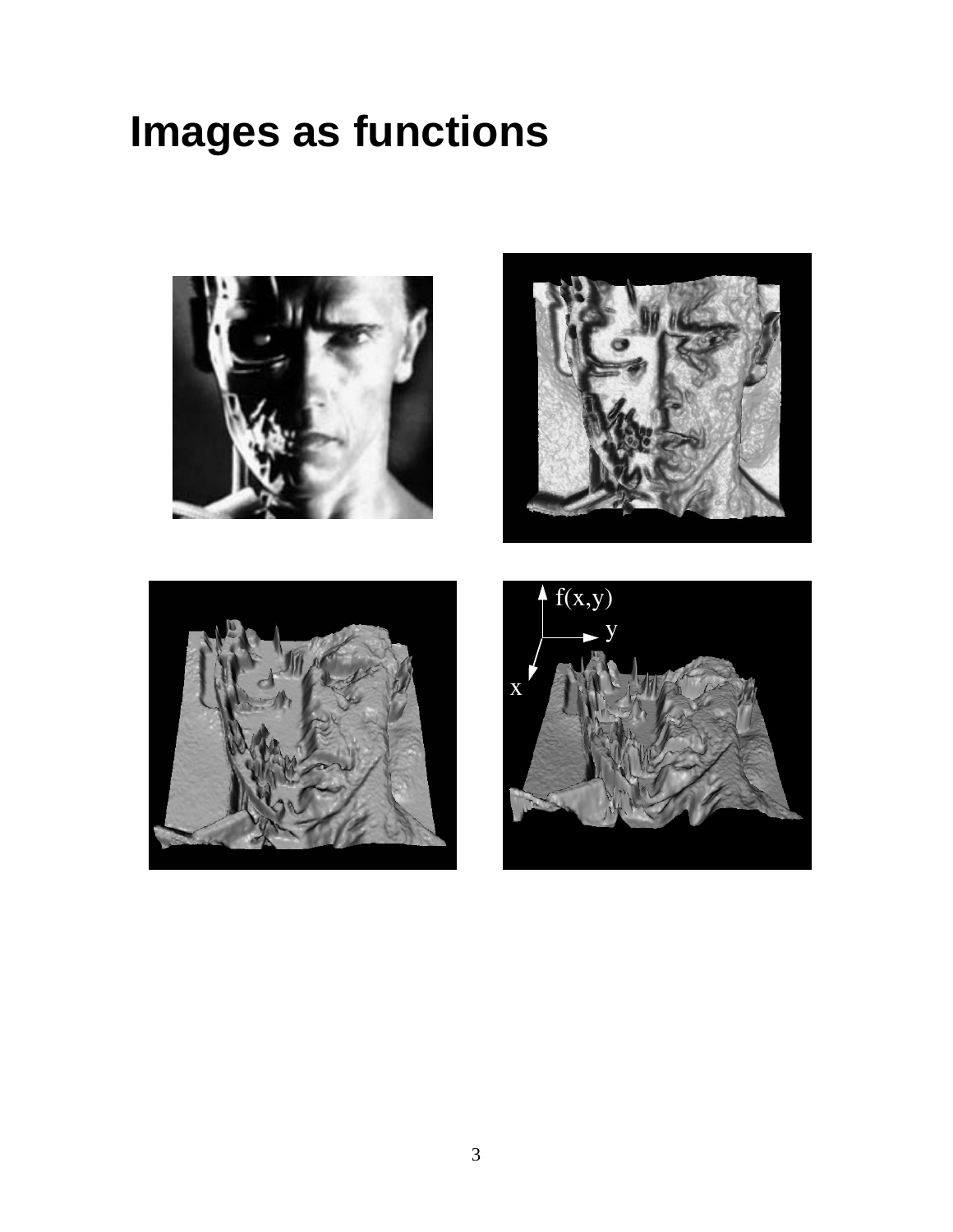# **What is a digital image?**

In computer vision we usually operate on **digital**  (**discrete**) images:

- **Sample** the 2D space on a regular grid
- **Quantize** each sample (round to nearest integer)

If our samples are ∆ apart, we can write this as:

*f*[*i* ,*j*] = Quantize{ *f*(*i* ∆, *j* ∆) }

The image can now be represented as a matrix of integer values

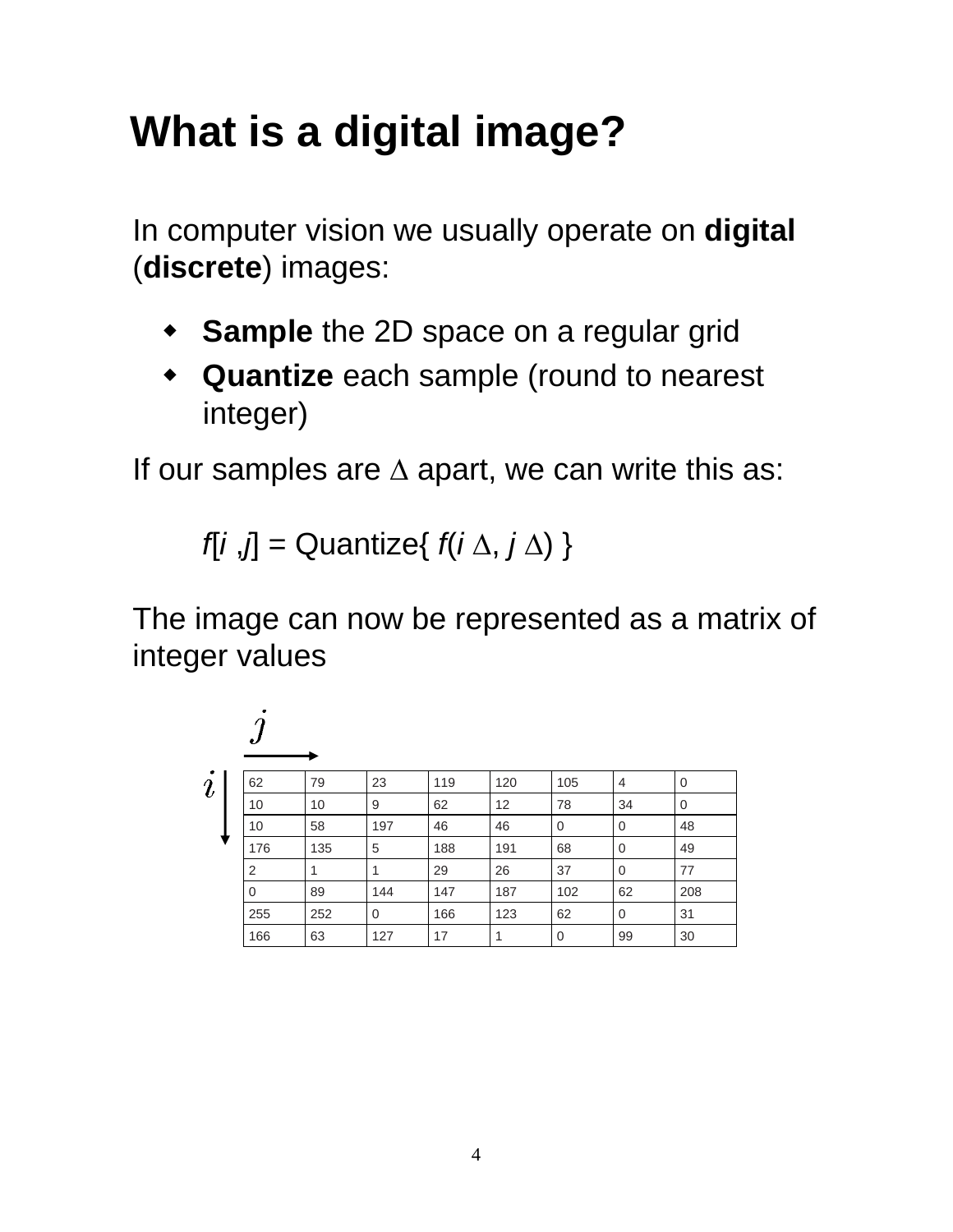# **Filtering Operations Use Masks**

- **Masks operate on a neighborhood of pixels.**
- **A mask of coefficients is centered on a pixel.**
- **The mask coefficients are multiplied by the pixel values in its neighborhood and the products are summed.**
- **The result goes into the corresponding pixel position in the output image.**

36 36 36 36 36 36 36 45 45 45 36 45 45 45 54 36 45 54 54 54 45 45 54 54 54

Input Image

1/9 1/9 1/9 1/9 1/9 1/9 1/9 1/9 1/9

3x3 Mask

|  | ** ** ** ** **               |  |
|--|------------------------------|--|
|  | ** $\widehat{(39)}$ ** ** ** |  |
|  | ** ** ** ** **               |  |
|  | ** ** ** ** **               |  |
|  | ** ** ** ** **               |  |

#### Output Image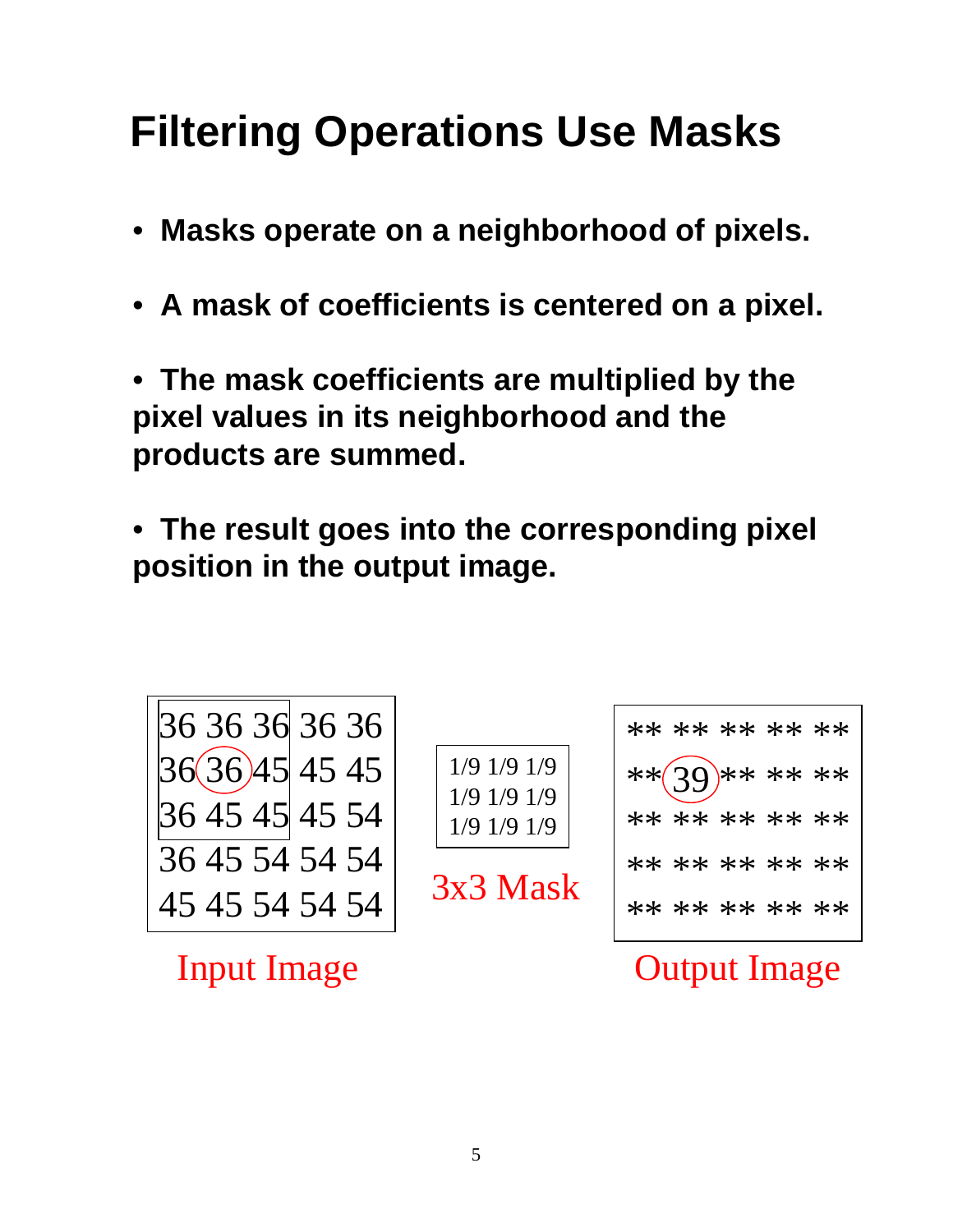# **Noise**

#### Image processing is useful for noise reduction...



Original



Salt and pepper noise



Impulse noise

Gaussian noise

Common types of noise:

- **Salt and pepper noise**: contains random occurrences of black and white pixels
- **Impulse noise:** contains random occurrences of white pixels
- **Gaussian noise**: variations in intensity drawn from a Gaussian normal distribution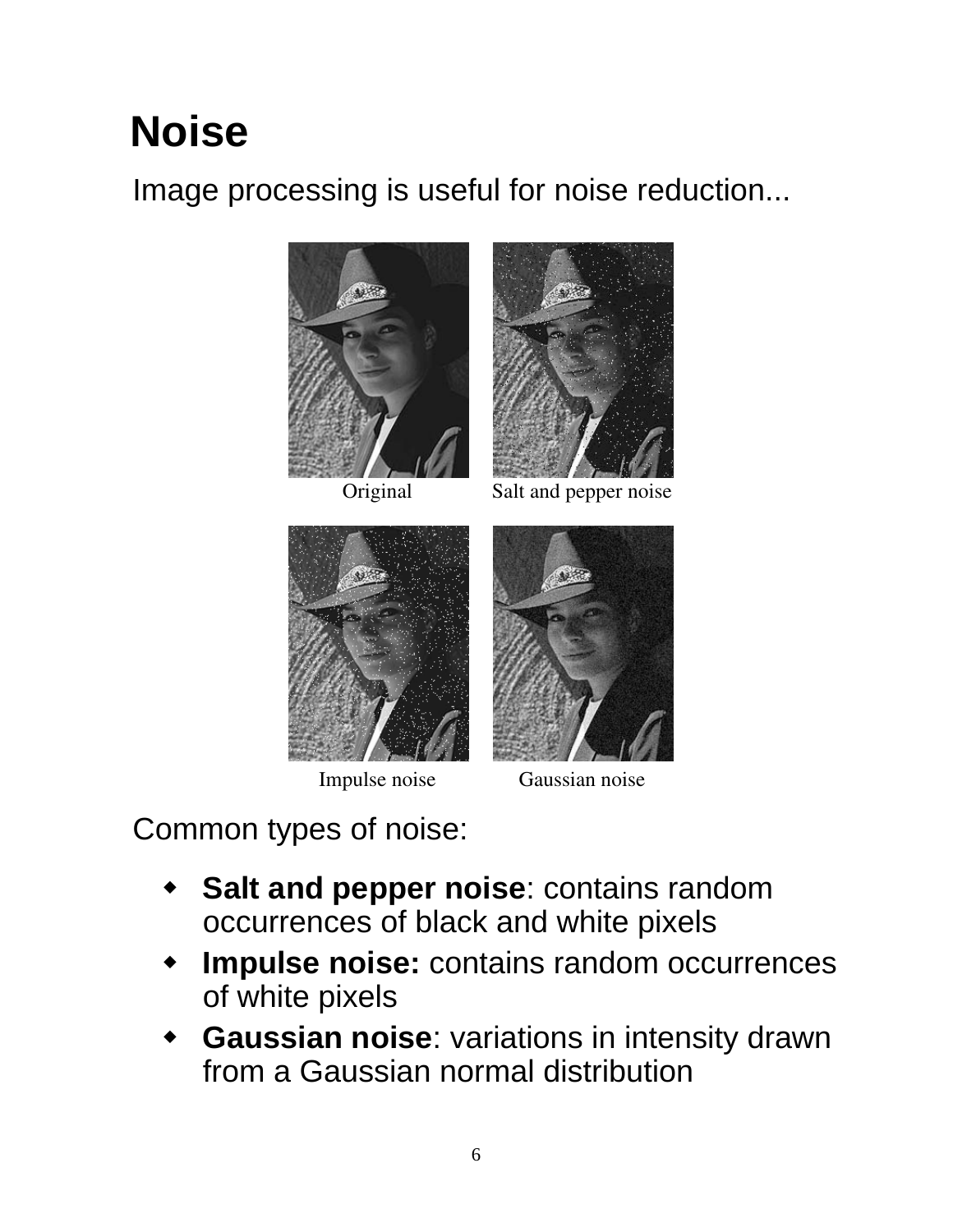## **Practical noise reduction**

How can we "smooth" away noise in a single image?

| 0              | $\mathbf 0$ | 0              | 0   | $\mathbf 0$ | $\mathbf 0$    | $\mathbf 0$    | 0   | 0              | 0              |
|----------------|-------------|----------------|-----|-------------|----------------|----------------|-----|----------------|----------------|
| 0              | 0           | $\overline{0}$ | 0   | $\mathbf 0$ | $\overline{0}$ | 0              | 0   | 0              | 0              |
| 0              | 0           | $\overline{0}$ | 100 | 130         | 110            | 120            | 110 | $\overline{0}$ | 0              |
| $\overline{0}$ | 0           | $\overline{0}$ | 110 | 90          | 100            | 90             | 100 | 0              | $\overline{0}$ |
| $\mathbf 0$    | 0           | 0              | 130 | 100         | 90             | 130            | 110 | 0              | 0              |
| $\mathbf 0$    | 0           | 0              | 120 | 100         | 130            | 110            | 120 | 0              | 0              |
| $\overline{0}$ | 0           | $\overline{0}$ | 90  | 110         | 80             | 120            | 100 | $\overline{0}$ | $\overline{0}$ |
| 0              | 0           | $\mathbf 0$    | 0   | $\mathbf 0$ | $\mathbf 0$    | $\overline{0}$ | 0   | 0              | $\mathbf 0$    |
| $\overline{0}$ | 0           | $\overline{0}$ | 0   | $\mathbf 0$ | $\overline{0}$ | $\overline{0}$ | 0   | 0              | $\overline{0}$ |
| 0              | 0           | $\overline{0}$ | 0   | 0           | 0              | 0              | 0   | $\overline{0}$ | 0              |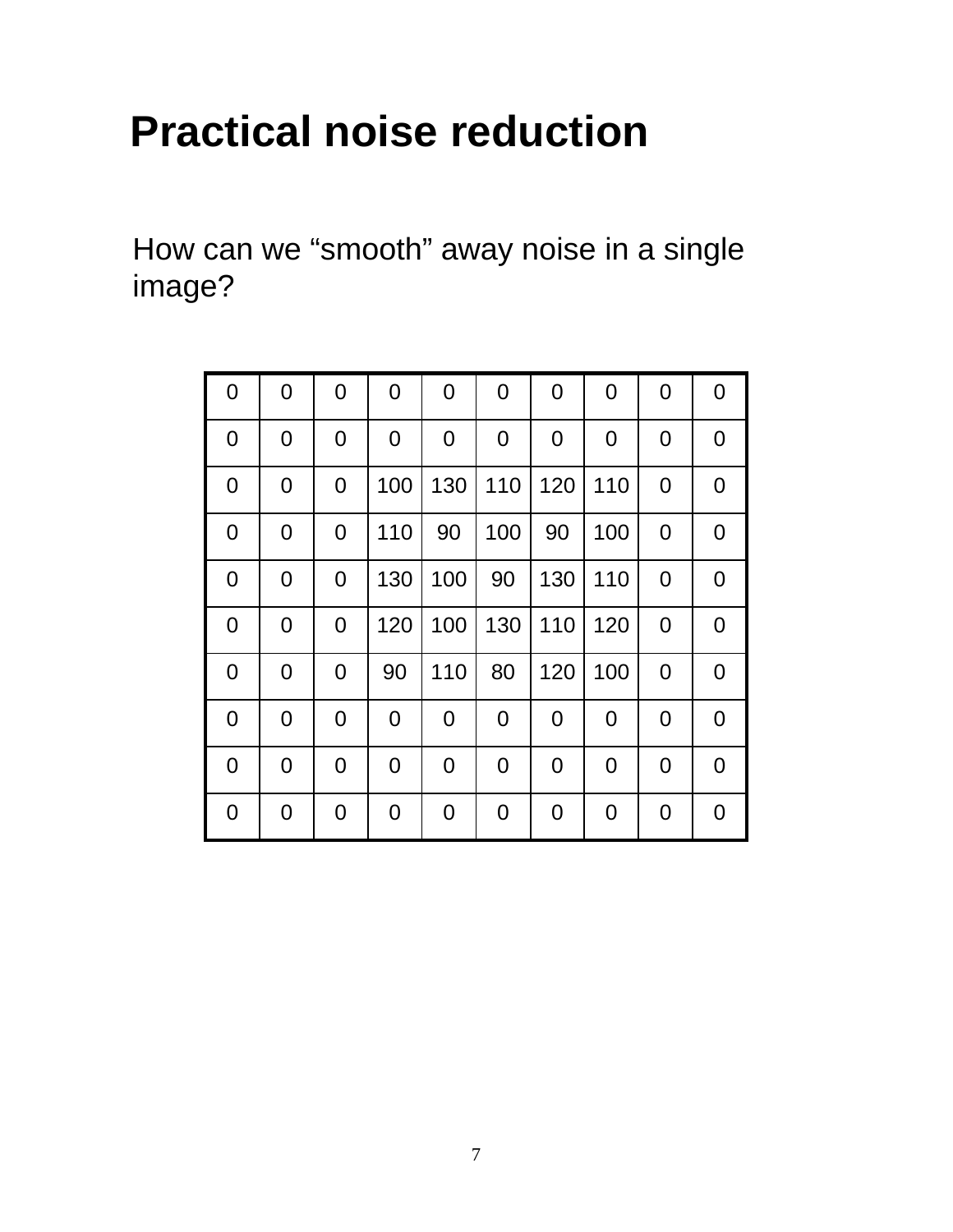# **Mean filtering**

$$
F[x,y]
$$

| $\overline{0}$ | $\overline{0}$ | $\overline{0}$ | $\overline{0}$ | $\overline{0}$ | $\mathbf 0$    | $\overline{0}$ | $\overline{0}$ | $\mathbf{0}$   | $\mathbf 0$    |
|----------------|----------------|----------------|----------------|----------------|----------------|----------------|----------------|----------------|----------------|
| $\mathbf 0$    | $\mathbf 0$    | $\overline{0}$ | $\mathbf 0$    | $\mathbf 0$    | $\mathbf 0$    | $\mathbf 0$    | $\mathbf 0$    | $\mathbf 0$    | 0              |
| $\mathbf 0$    | $\mathbf{0}$   | $\overline{0}$ | 90             | 90             | 90             | 90             | 90             | $\mathbf{0}$   | $\overline{0}$ |
| $\overline{0}$ | $\overline{0}$ | $\overline{0}$ | 90             | 90             | 90             | 90             | 90             | $\overline{0}$ | $\mathbf 0$    |
| $\overline{0}$ | $\overline{0}$ | $\overline{0}$ | 90             | 90             | 90             | 90             | 90             | $\mathbf 0$    | 0              |
| $\mathbf 0$    | $\mathbf 0$    | $\overline{0}$ | 90             | $\mathbf{0}$   | 90             | 90             | 90             | $\mathbf{0}$   | $\mathbf{0}$   |
| $\overline{0}$ | $\overline{0}$ | $\overline{0}$ | 90             | 90             | 90             | 90             | 90             | $\overline{0}$ | $\mathbf 0$    |
| $\overline{0}$ | $\mathbf 0$    | $\overline{0}$ | $\overline{0}$ | $\mathbf 0$    | $\mathbf 0$    | $\mathbf 0$    | $\mathbf 0$    | $\mathbf{0}$   | 0              |
| $\overline{0}$ | $\overline{0}$ | 90             | $\overline{0}$ | $\mathbf 0$    | $\mathbf{0}$   | $\mathbf 0$    | $\overline{0}$ | $\mathbf{0}$   | $\mathbf{0}$   |
| $\overline{0}$ | $\mathbf 0$    | $\Omega$       | $\overline{0}$ | $\overline{0}$ | $\overline{0}$ | $\overline{0}$ | $\overline{0}$ | $\overline{0}$ | $\Omega$       |



 $G[x, y]$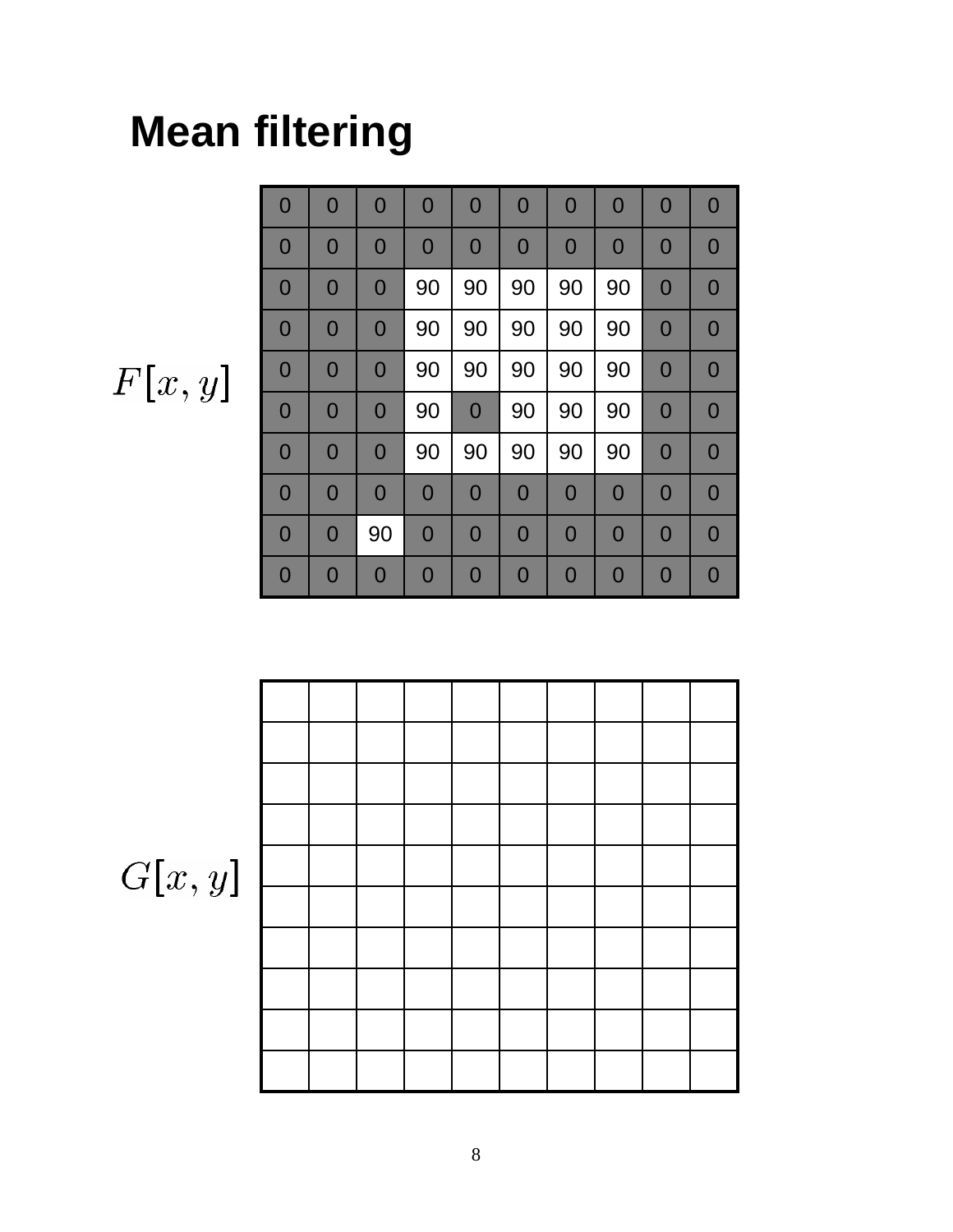# **Mean filtering**

Г

| $\overline{0}$ | $\overline{0}$ | $\overline{0}$ | $\overline{0}$ | $\overline{0}$ | $\mathbf 0$    | $\overline{0}$ | $\overline{0}$ | $\overline{0}$ | $\overline{0}$ |
|----------------|----------------|----------------|----------------|----------------|----------------|----------------|----------------|----------------|----------------|
| $\overline{0}$ | $\mathbf{0}$   | $\overline{0}$ | $\overline{0}$ | $\mathbf 0$    | $\mathbf 0$    | $\overline{0}$ | $\mathbf 0$    | $\mathbf 0$    | $\mathbf 0$    |
| $\overline{0}$ | $\mathbf{0}$   | $\overline{0}$ | 90             | 90             | 90             | 90             | 90             | $\mathbf{0}$   | $\mathbf{O}$   |
| $\overline{0}$ | $\mathbf 0$    | $\overline{0}$ | 90             | 90             | 90             | 90             | 90             | $\mathbf 0$    | $\mathbf 0$    |
| $\overline{0}$ | $\mathbf 0$    | $\overline{0}$ | 90             | 90             | 90             | 90             | 90             | $\mathbf 0$    | $\mathbf 0$    |
| $\overline{0}$ | $\mathbf{0}$   | $\overline{0}$ | 90             | $\mathbf 0$    | 90             | 90             | 90             | $\mathbf{0}$   | $\mathbf{O}$   |
| $\overline{0}$ | $\mathbf 0$    | $\overline{0}$ | 90             | 90             | 90             | 90             | 90             | $\mathbf 0$    | $\mathbf 0$    |
| $\overline{0}$ | $\overline{0}$ | 0              | $\overline{0}$ | $\mathbf 0$    | $\mathbf 0$    | $\overline{0}$ | $\overline{0}$ | $\mathbf 0$    | $\mathbf 0$    |
| $\overline{0}$ | $\overline{0}$ | 90             | $\overline{0}$ | $\overline{0}$ | $\overline{0}$ | $\overline{0}$ | $\overline{0}$ | $\mathbf 0$    | $\overline{0}$ |
| $\mathbf{0}$   | $\mathbf 0$    | $\mathbf 0$    | $\overline{0}$ | $\overline{0}$ | $\mathbf 0$    | $\overline{0}$ | $\overline{0}$ | $\mathbf 0$    | 0              |

| 0  | 10 | 20 | 30             | 30             | 30 | 20 | 10          |  |
|----|----|----|----------------|----------------|----|----|-------------|--|
| 0  | 20 | 40 | 60             | 60             | 60 | 40 | 20          |  |
| 0  | 30 | 60 | 90             | 90             | 90 | 60 | 30          |  |
| 0  | 30 | 50 | 80             | 80             | 90 | 60 | 30          |  |
| 0  | 30 | 50 | 80             | 80             | 90 | 60 | 30          |  |
| 0  | 20 | 30 | 50             | 50             | 60 | 40 | 20          |  |
| 10 | 20 | 30 | 30             | 30             | 30 | 20 | 10          |  |
| 10 | 10 | 10 | $\overline{0}$ | $\overline{0}$ | 0  | 0  | $\mathbf 0$ |  |
|    |    |    |                |                |    |    |             |  |

 $G[x, y]$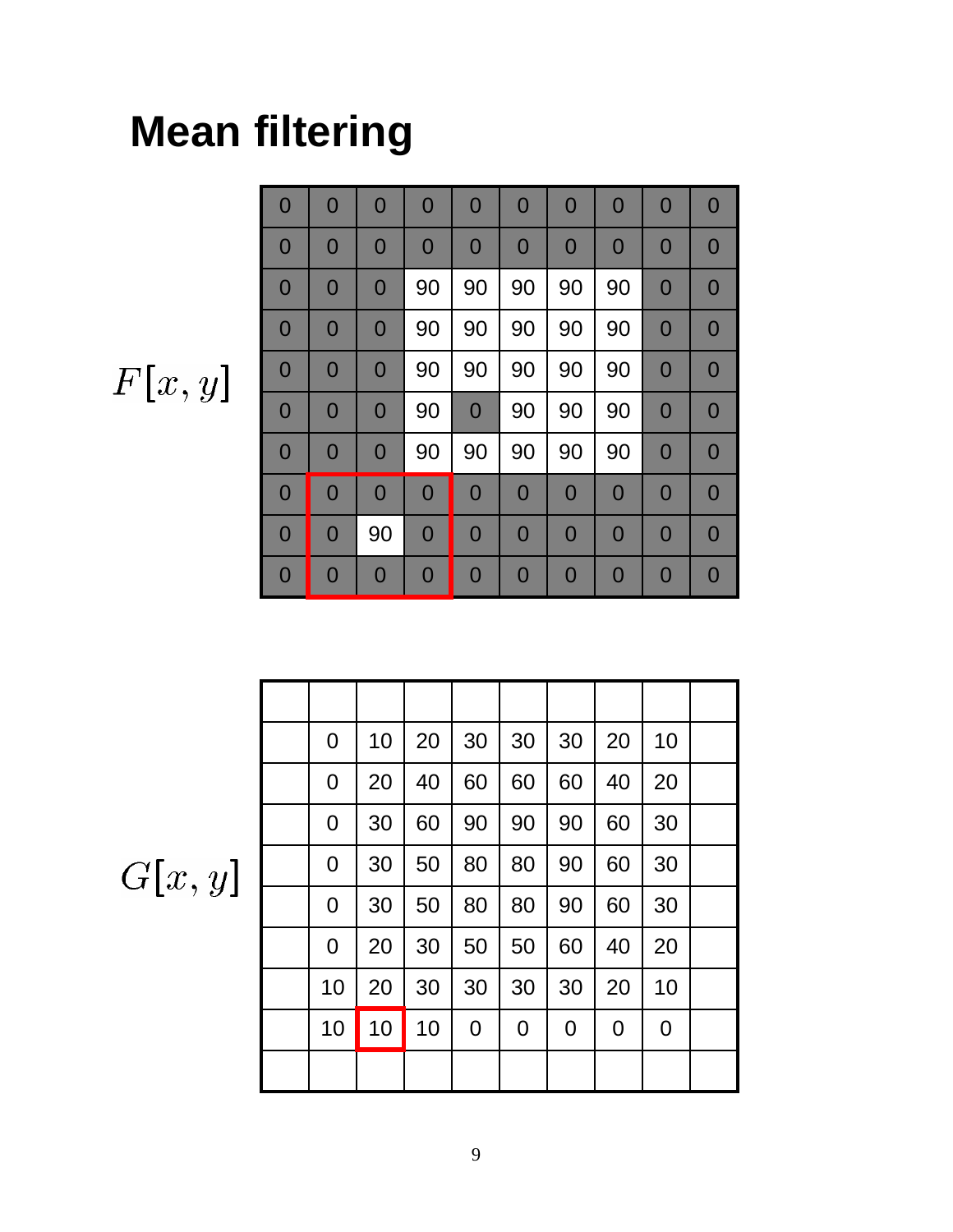#### **Effect of mean filters**



10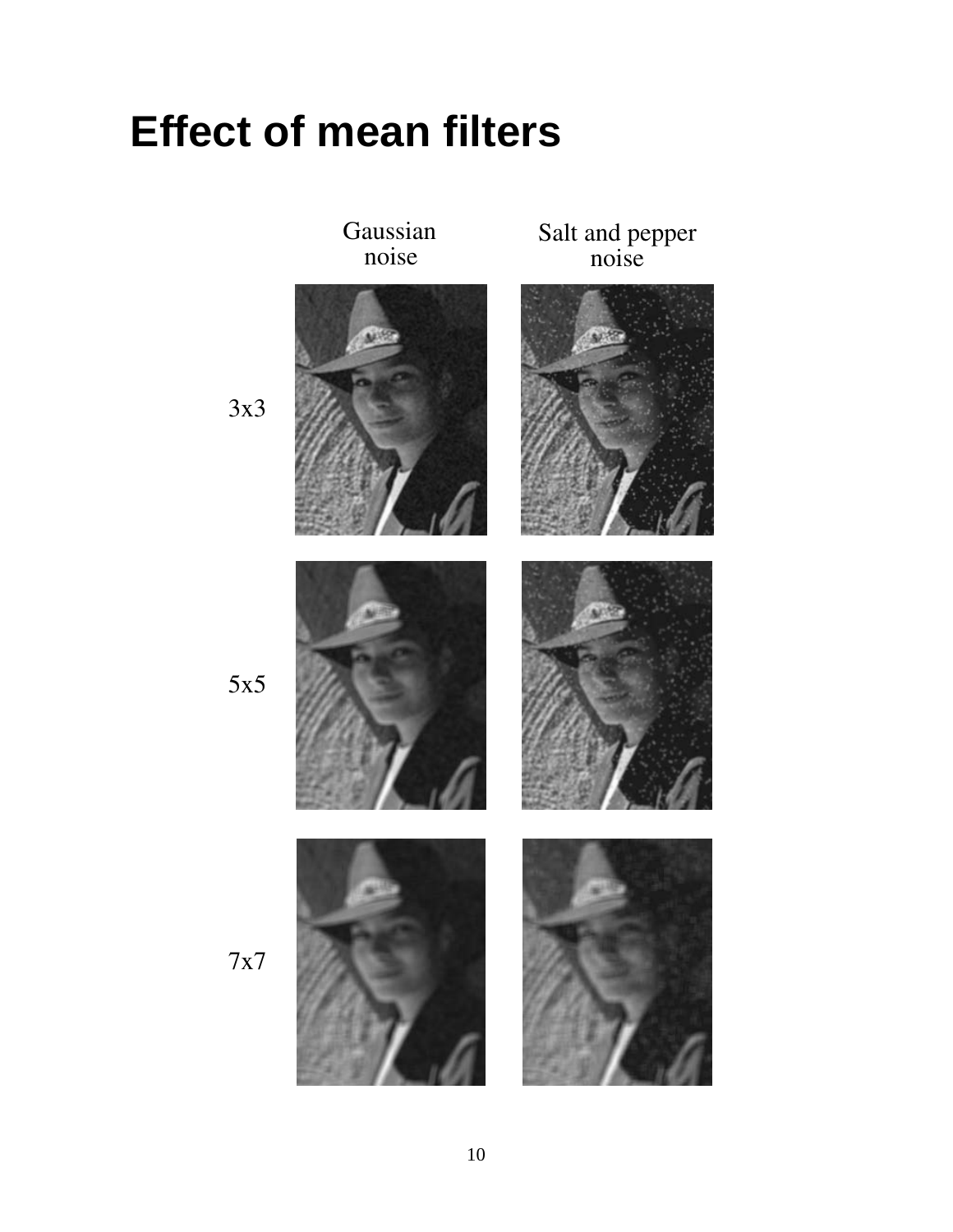#### **Cross-correlation filtering**

Let's write this down as an equation. Assume the averaging window is (2k+1)x(2k+1):

$$
G[i,j] = \frac{1}{(2k+1)^2} \sum_{u=-k}^{k} \sum_{v=-k}^{k} F[i+u, j+v]
$$

We can generalize this idea by allowing different weights for different neighboring pixels:

$$
G[i,j] = \sum_{u=-k}^{k} \sum_{v=-k}^{k} H[u,v]F[i+u,j+v]
$$

This is called a **cross-correlation** operation and written:

$$
G=H\otimes F
$$

H is called the "filter," "kernel," or "mask."

The above allows negative filter indices. When you implement need to use: H[u+k,v+k] instead of H[u,v]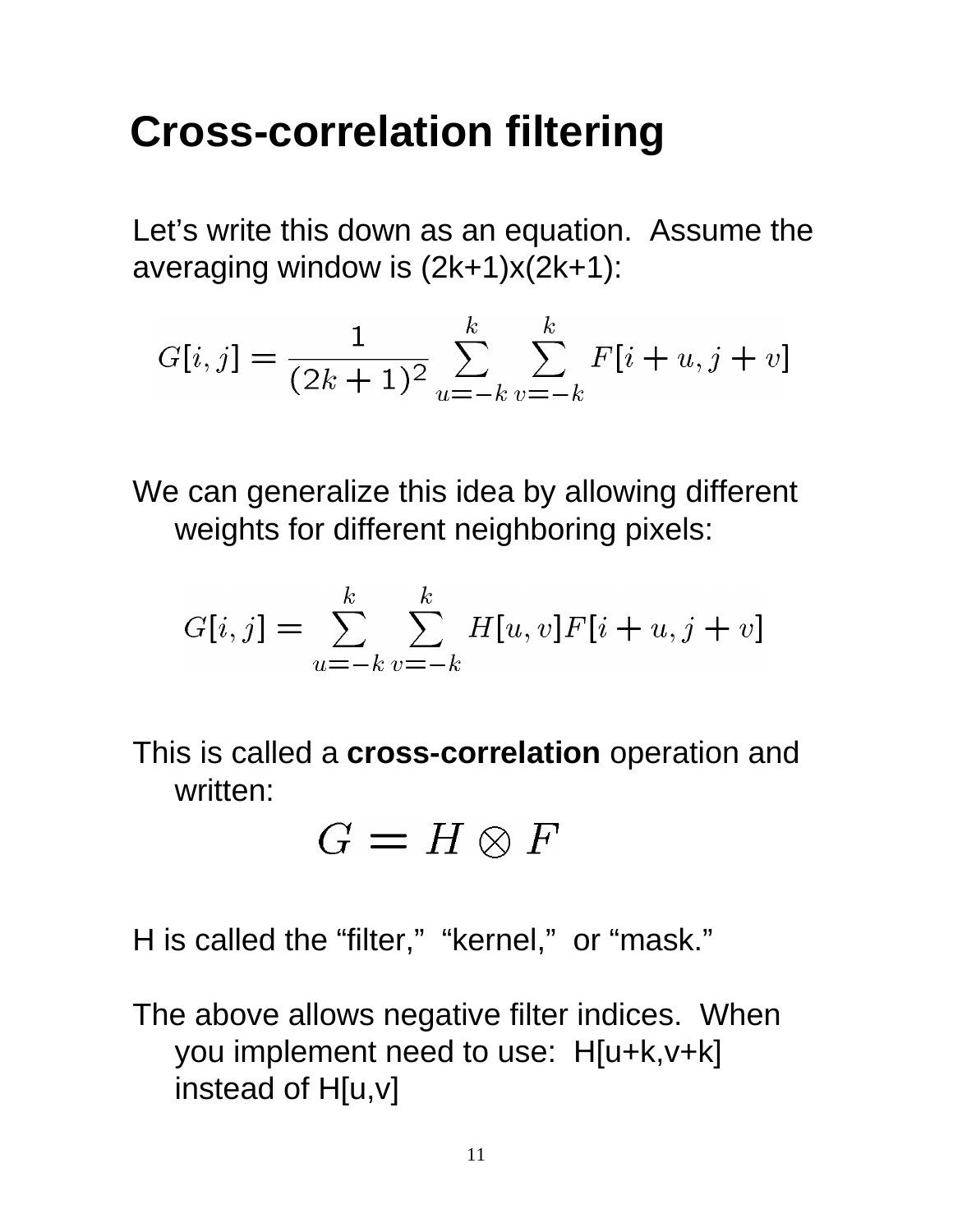# **Mean kernel**

What's the kernel for a 3x3 mean filter?

| $\overline{0}$ | $\overline{0}$ | $\overline{0}$ | $\overline{0}$ | $\mathbf 0$    | $\overline{0}$ | $\overline{0}$ | $\overline{0}$ | $\mathbf 0$    | $\overline{0}$ |
|----------------|----------------|----------------|----------------|----------------|----------------|----------------|----------------|----------------|----------------|
| $\mathbf 0$    | $\mathbf 0$    | $\bf{0}$       | $\mathbf 0$    | $\mathbf 0$    | $\bf{0}$       | $\bf{0}$       | $\mathbf 0$    | $\mathbf 0$    | $\bf{0}$       |
| $\mathbf 0$    | $\mathbf 0$    | $\mathbf 0$    | 90             | 90             | 90             | 90             | 90             | $\mathbf 0$    | 0              |
| $\overline{0}$ | $\mathbf 0$    | $\overline{0}$ | 90             | 90             | 90             | 90             | 90             | $\mathbf 0$    | 0              |
| $\mathbf 0$    | $\mathbf 0$    | $\bf{0}$       | 90             | 90             | 90             | 90             | 90             | $\mathbf 0$    | $\bf{0}$       |
| $\overline{0}$ | $\mathbf 0$    | $\overline{0}$ | 90             | $\mathbf 0$    | 90             | 90             | 90             | $\mathbf 0$    | $\overline{0}$ |
| $\overline{0}$ | $\mathbf 0$    | $\overline{0}$ | 90             | 90             | 90             | 90             | 90             | $\mathbf 0$    | $\overline{0}$ |
| $\overline{0}$ | $\mathbf 0$    | $\overline{0}$ | $\overline{0}$ | $\mathbf 0$    | $\mathbf 0$    | $\overline{0}$ | $\mathbf 0$    | $\mathbf 0$    | $\mathbf 0$    |
| $\overline{0}$ | $\overline{0}$ | 90             | $\mathbf 0$    | $\mathbf 0$    | $\overline{0}$ | $\overline{0}$ | $\mathbf 0$    | $\mathbf 0$    | 0              |
| $\overline{0}$ | $\mathbf 0$    | $\overline{0}$ | $\overline{0}$ | $\overline{0}$ | $\Omega$       | $\Omega$       | $\overline{0}$ | $\overline{0}$ | 0              |

 $H[u, v]$ 

 $F[x, y]$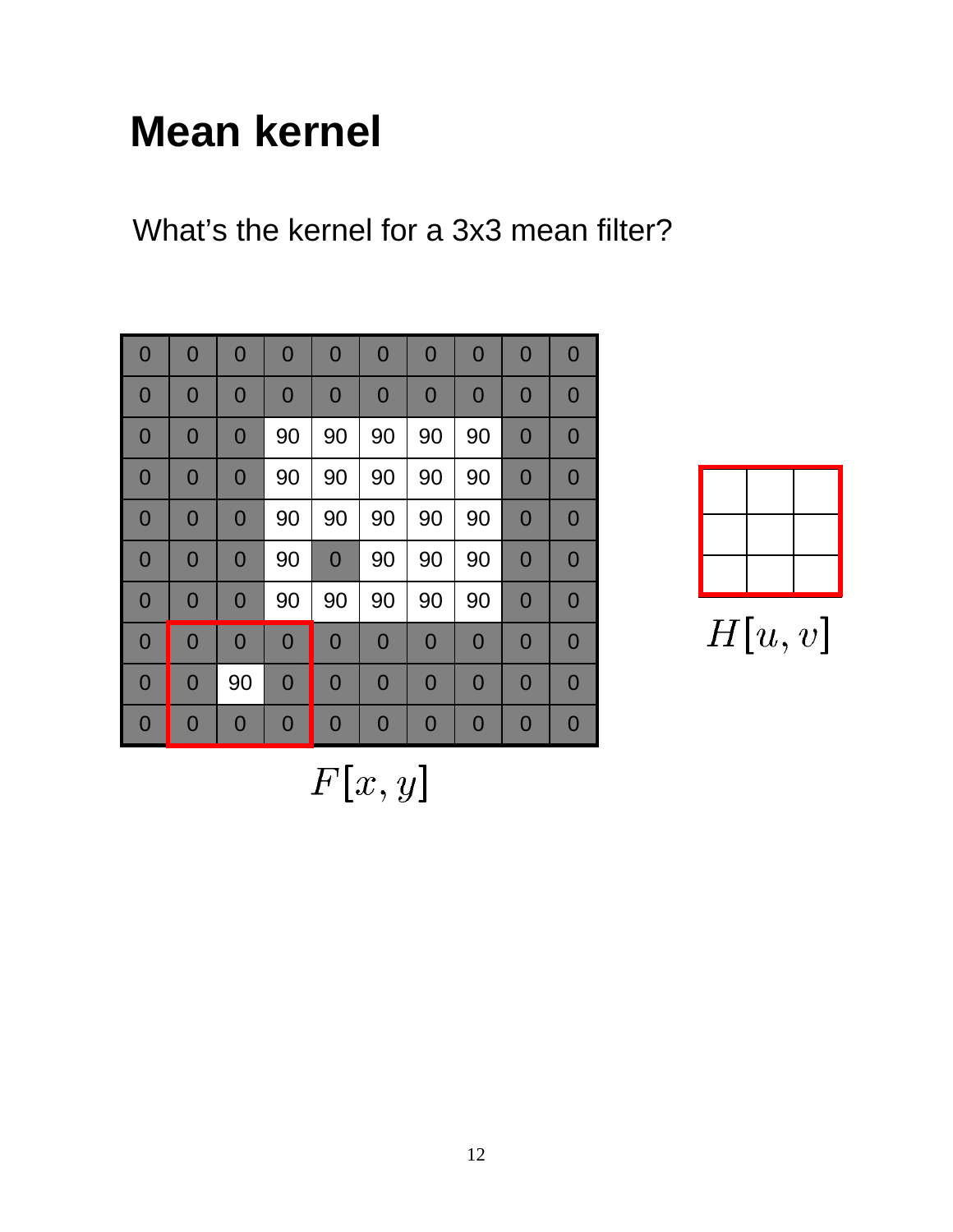# **Gaussian Filtering**

A Gaussian kernel gives less weight to pixels further from the center of the window

| $\overline{0}$ | $\overline{0}$ | $\overline{0}$ | $\overline{0}$ | $\mathbf 0$    | $\overline{0}$ | $\overline{0}$ | $\overline{0}$ | $\overline{0}$ | $\overline{0}$ |
|----------------|----------------|----------------|----------------|----------------|----------------|----------------|----------------|----------------|----------------|
| $\mathbf 0$    | $\mathbf 0$    | $\mathbf{0}$   | $\mathbf 0$    | $\mathbf 0$    | 0              | $\mathbf 0$    | $\mathbf{O}$   | 0              | $\overline{0}$ |
| $\mathbf{0}$   | $\mathbf{0}$   | $\overline{0}$ | 90             | 90             | 90             | 90             | 90             | $\mathbf 0$    | $\overline{0}$ |
| $\mathbf 0$    | $\mathbf 0$    | $\mathbf 0$    | 90             | 90             | 90             | 90             | 90             | 0              | $\overline{0}$ |
| 0              | $\mathbf 0$    | $\overline{0}$ | 90             | 90             | 90             | 90             | 90             | $\overline{0}$ | $\overline{0}$ |
| $\overline{0}$ | $\overline{0}$ | $\overline{0}$ | 90             | $\overline{0}$ | 90             | 90             | 90             | $\overline{0}$ | $\Omega$       |
| $\mathbf 0$    | $\mathbf{0}$   | $\mathbf{0}$   | 90             | 90             | 90             | 90             | 90             | $\mathbf 0$    | $\overline{0}$ |
| $\overline{0}$ | $\mathbf 0$    | $\overline{0}$ | $\mathbf 0$    | $\mathbf{0}$   | $\mathbf 0$    | $\mathbf 0$    | $\mathbf{O}$   | $\mathbf 0$    | $\overline{0}$ |
| $\overline{0}$ | $\overline{0}$ | 90             | $\overline{0}$ | $\mathbf 0$    | $\bf{0}$       | $\overline{0}$ | $\mathbf 0$    | $\overline{0}$ | $\overline{0}$ |
| 0              | $\mathbf 0$    | $\mathbf 0$    | $\mathbf 0$    | $\mathbf 0$    | 0              | $\mathbf 0$    | $\mathbf 0$    | 0              | $\overline{0}$ |

|   |                | 2 |   |
|---|----------------|---|---|
|   | $\overline{2}$ | 4 | 2 |
| б |                | 2 |   |

 $H[u, v]$ 

 $F[x, y]$ 

This kernel is an approximation of a Gaussian function:

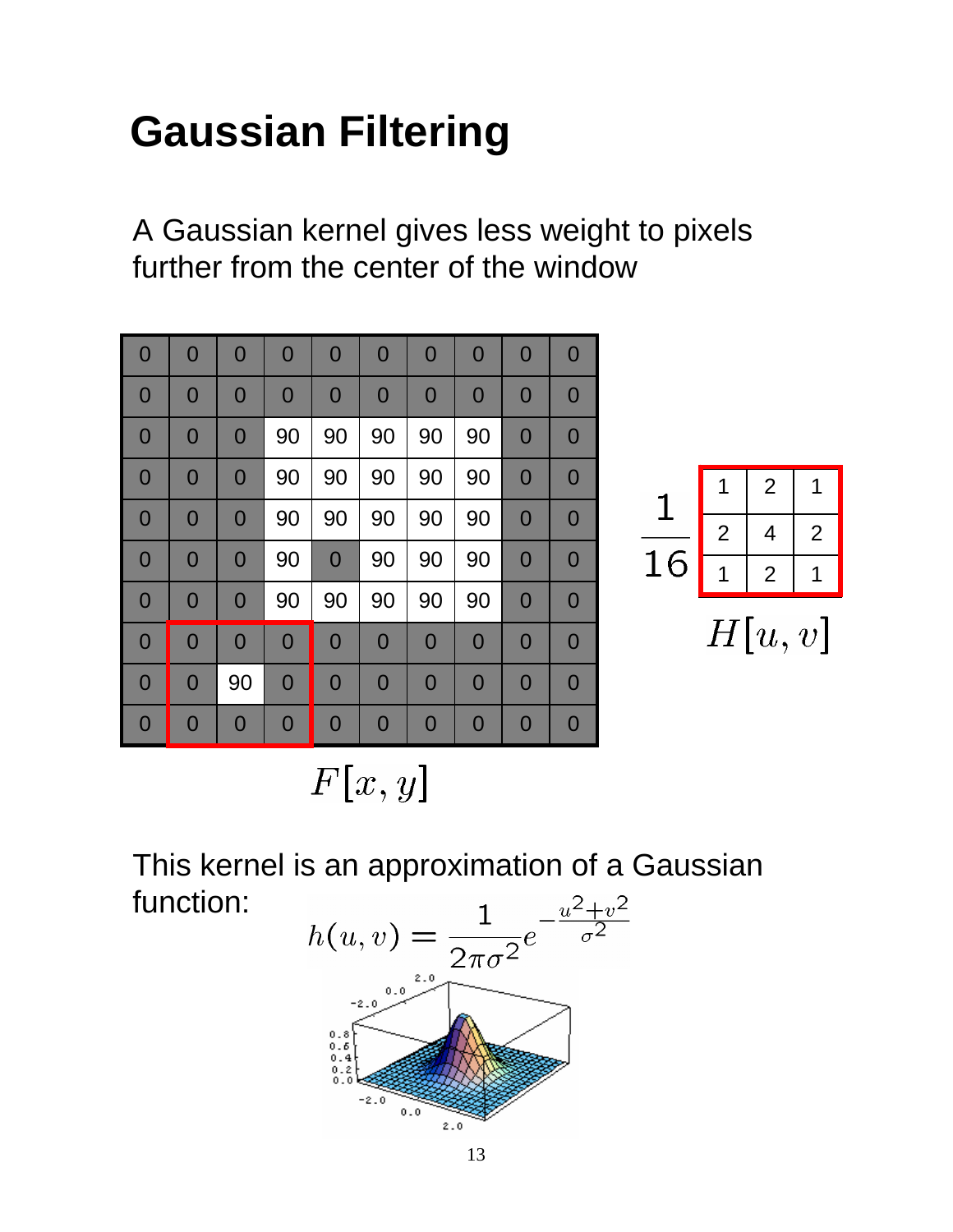#### **Mean vs. Gaussian filtering**

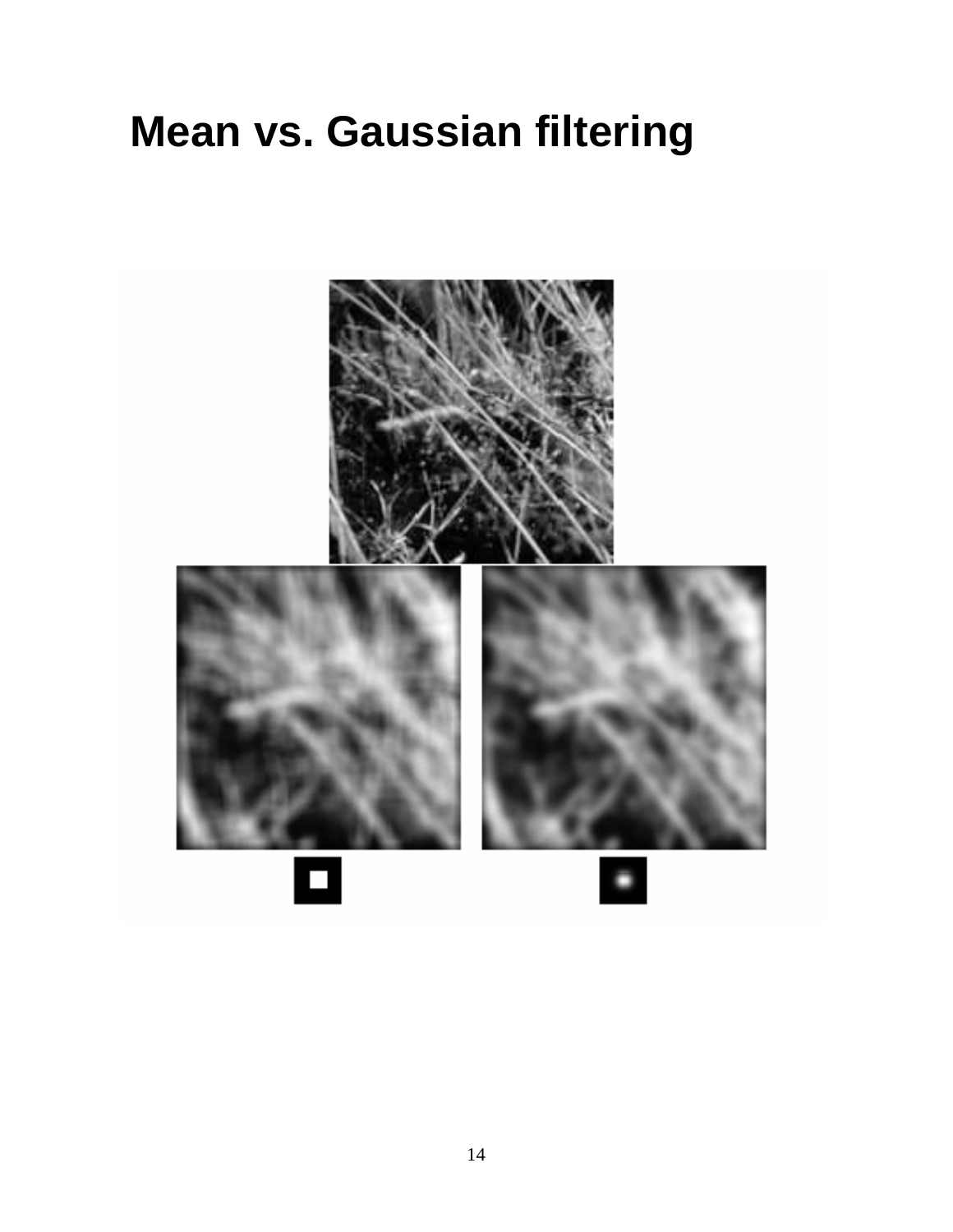# **Convolution**

A **convolution** operation is a cross-correlation where the filter is flipped both horizontally and vertically before being applied to the image:

$$
G[i,j] = \sum_{u=-k}^{k} \sum_{v=-k}^{k} H[u,v]F[i-u,j-v]
$$

It is written:  $G = H \star F$ 

Suppose H is a Gaussian or mean kernel. How does convolution differ from cross-correlation?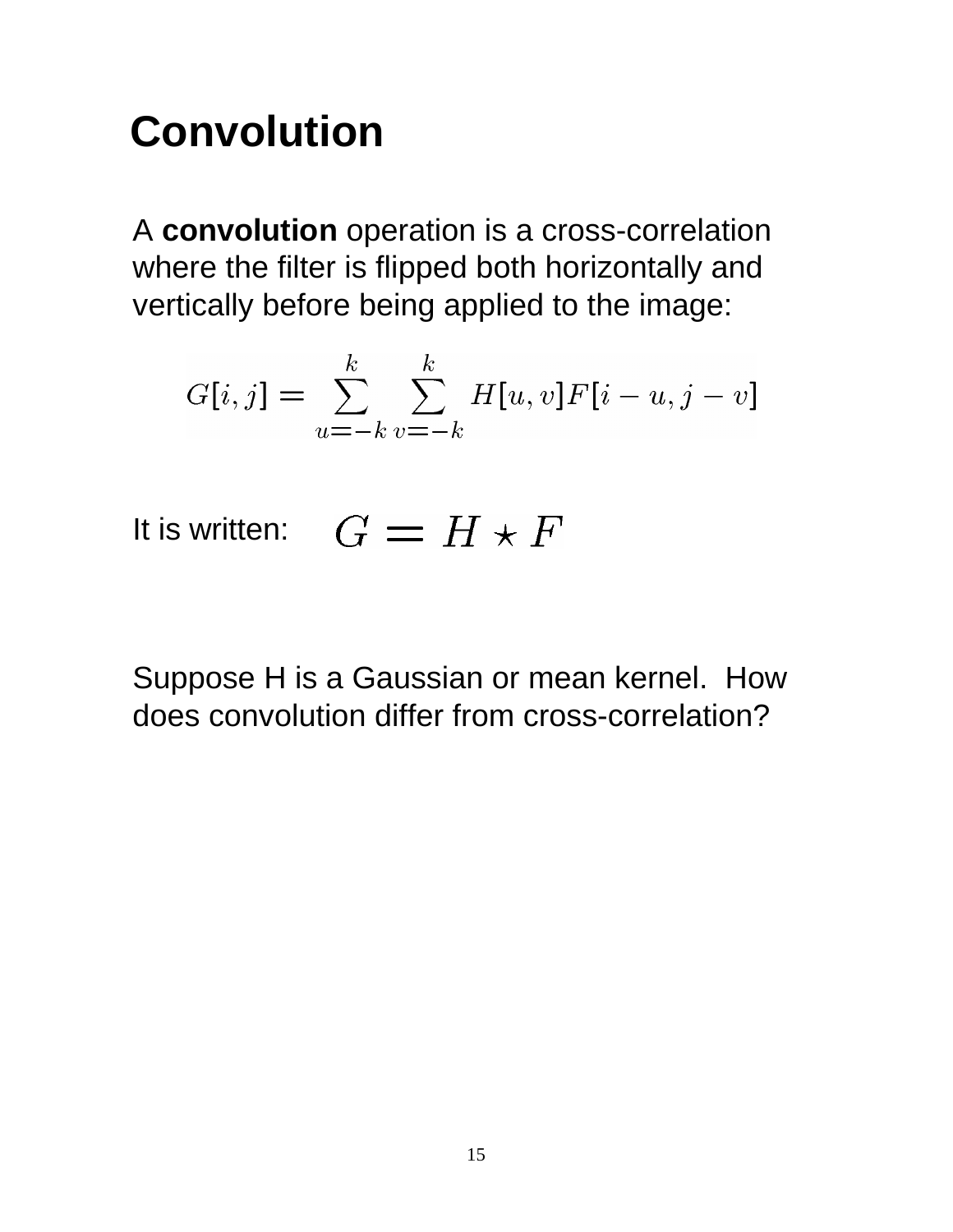# **Median filters**

A **Median Filter** operates over a window by selecting the median intensity in the window.

What advantage does a median filter have over a mean filter?

Is a median filter a kind of convolution?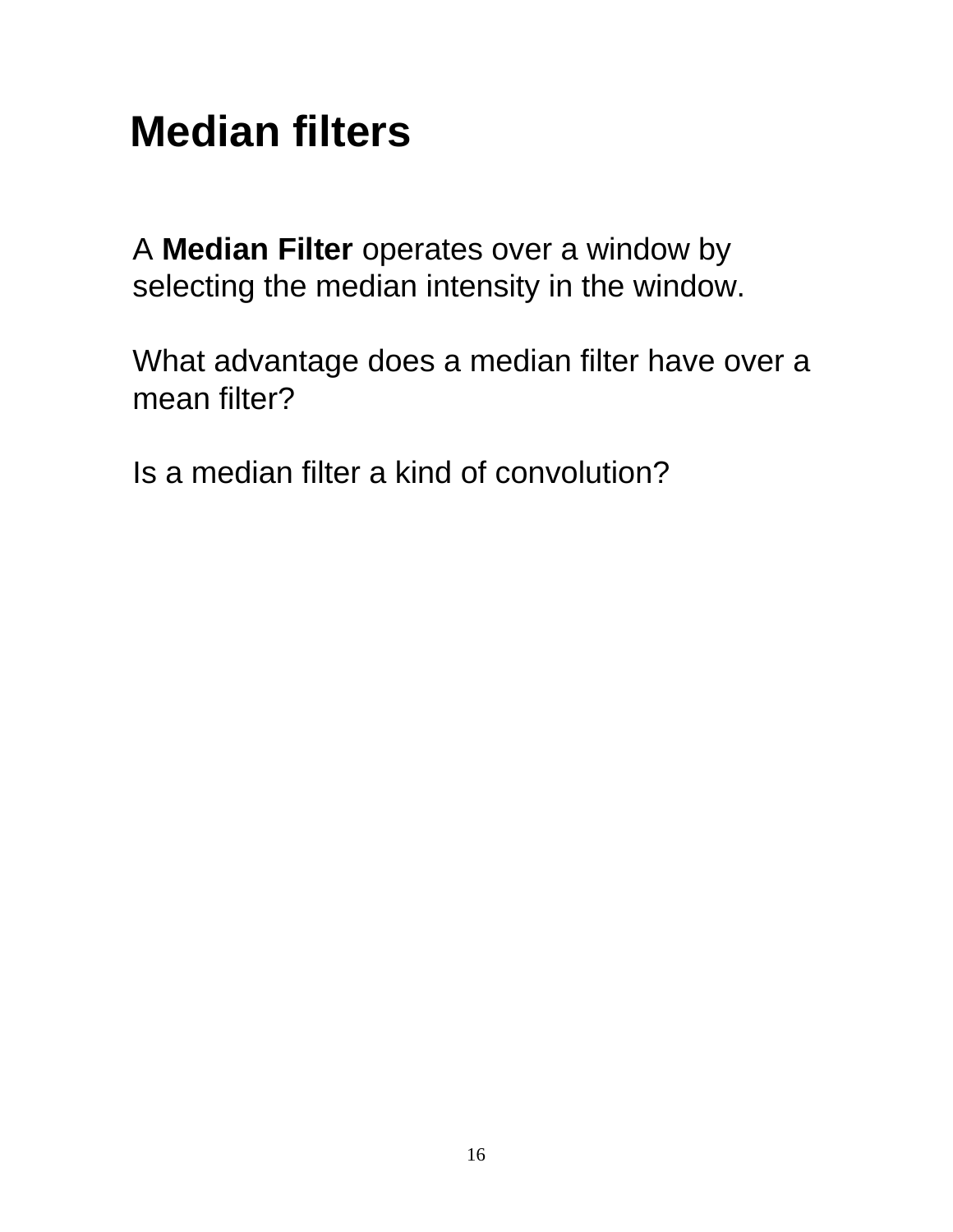## **Comparison: salt and pepper noise**



#### 17